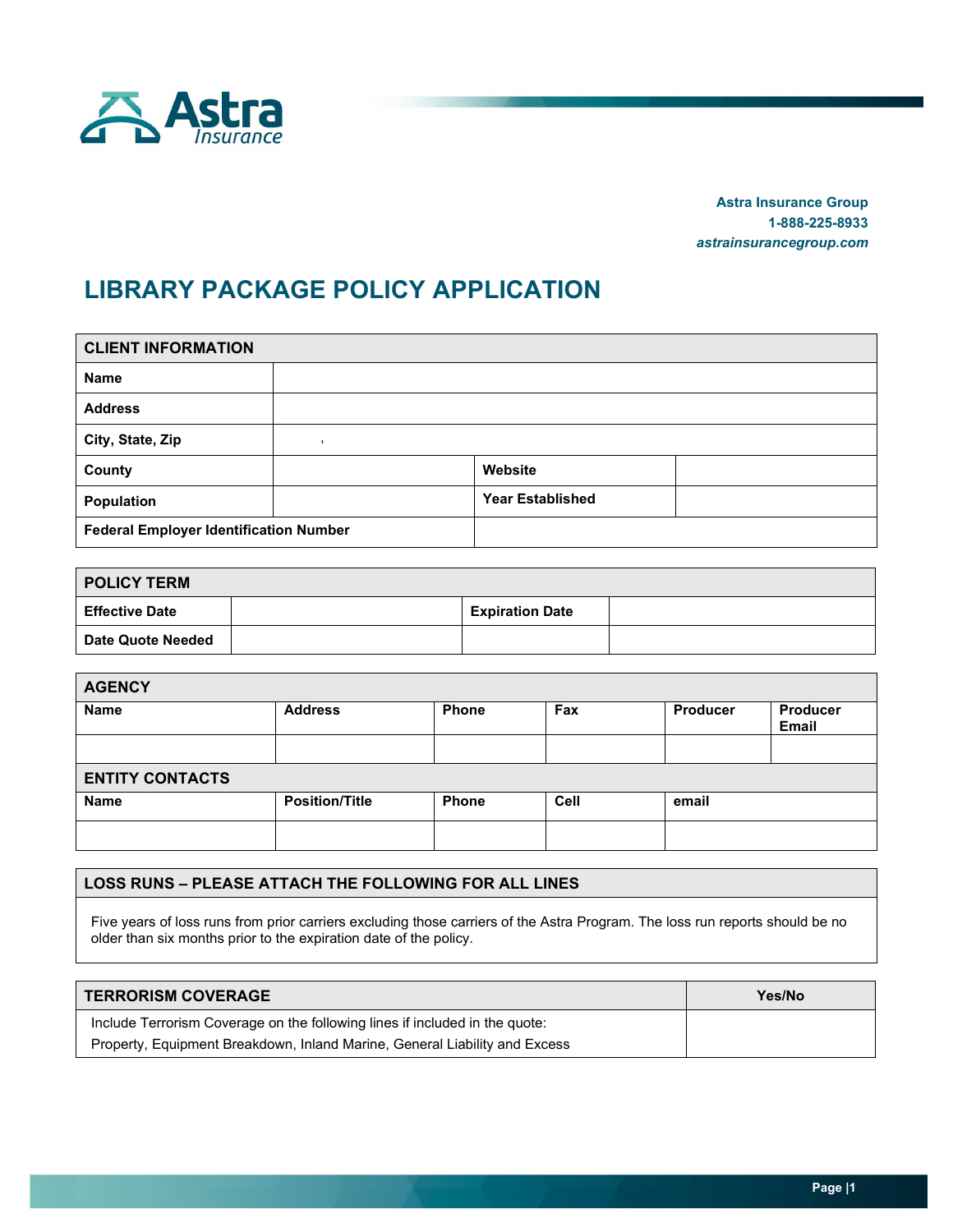

#### **PROPERTY COVERAGE**

| <b>Building and Personal Property</b>                                                                                                     |     |  |                 |  |                  | <b>Amount</b>   |
|-------------------------------------------------------------------------------------------------------------------------------------------|-----|--|-----------------|--|------------------|-----------------|
| <b>Building and Personal Property</b>                                                                                                     |     |  |                 |  |                  |                 |
| Specific Building and Personal Property Limit                                                                                             |     |  |                 |  |                  |                 |
| <b>Additional Coverages</b>                                                                                                               |     |  | <b>Standard</b> |  | <b>Requested</b> |                 |
| Ordinance or Law - Combined Demolition Cost and Increased Cost of<br>Construction                                                         |     |  | \$500,000       |  |                  |                 |
| <b>Business Income</b>                                                                                                                    |     |  | \$250,000       |  |                  |                 |
| Extra Expense                                                                                                                             |     |  | \$500,000       |  |                  |                 |
| <b>Valuation</b>                                                                                                                          |     |  |                 |  |                  |                 |
| Building and Personal Property Coinsurance Percentage                                                                                     | 80% |  | 90%             |  | 100%             |                 |
| Source of Building Values                                                                                                                 |     |  |                 |  |                  |                 |
| Date of last appraisal                                                                                                                    |     |  |                 |  |                  |                 |
| <b>Agreed Amount</b>                                                                                                                      |     |  |                 |  |                  |                 |
| Business Income Coinsurance Percentage - Submit a Business Income Worksheet for other options                                             |     |  |                 |  |                  |                 |
| <b>Perils</b>                                                                                                                             |     |  |                 |  |                  |                 |
| Causes of Loss - Special Form                                                                                                             |     |  |                 |  |                  | <b>Included</b> |
| Flood - Annual Aggregate (Excluding Flood Zones - A, A1-A30, AE, AH, AO, A99, AR, AR/AE,<br>AR/AH, AR/AO, AR/A1-A30, V, V1-V30, VE or VO) |     |  |                 |  |                  |                 |
| Earthquake and Volcanic Eruption - Annual Aggregate                                                                                       |     |  |                 |  |                  |                 |
| Equipment Breakdown Limit                                                                                                                 |     |  |                 |  |                  |                 |
| <b>Deductibles</b>                                                                                                                        |     |  |                 |  |                  |                 |
| <b>Building and Personal Property</b>                                                                                                     |     |  |                 |  |                  |                 |
| <b>Electric Substations and Transformers</b>                                                                                              |     |  |                 |  |                  |                 |
| Flood                                                                                                                                     |     |  |                 |  |                  |                 |
| Earthquake and Volcanic Eruption                                                                                                          |     |  |                 |  |                  |                 |
| Equipment Breakdown - All Other Property                                                                                                  |     |  |                 |  |                  |                 |
| Equipment Breakdown - Deep Well Pumps, Electric Substations, Transformers                                                                 |     |  |                 |  |                  |                 |
| <b>Policy Amended Coverage Endorsement (PACE Extensions)</b><br>Please indicate if higher limits than standard limits shown are needed.   |     |  | <b>Standard</b> |  | <b>Requested</b> |                 |
| Animal Injury or Mortality                                                                                                                |     |  | \$10,000        |  |                  |                 |
| Buildings in the Course Of Construction<br>\$500,000                                                                                      |     |  |                 |  |                  |                 |
| Debris Removal - Additional Limit<br>\$50,000                                                                                             |     |  |                 |  |                  |                 |
| Newly Acquired or Constructed Property - Building                                                                                         |     |  | \$1,000,000     |  |                  |                 |
| Newly Acquired or Constructed Property - Personal Property<br>\$1,000,000                                                                 |     |  |                 |  |                  |                 |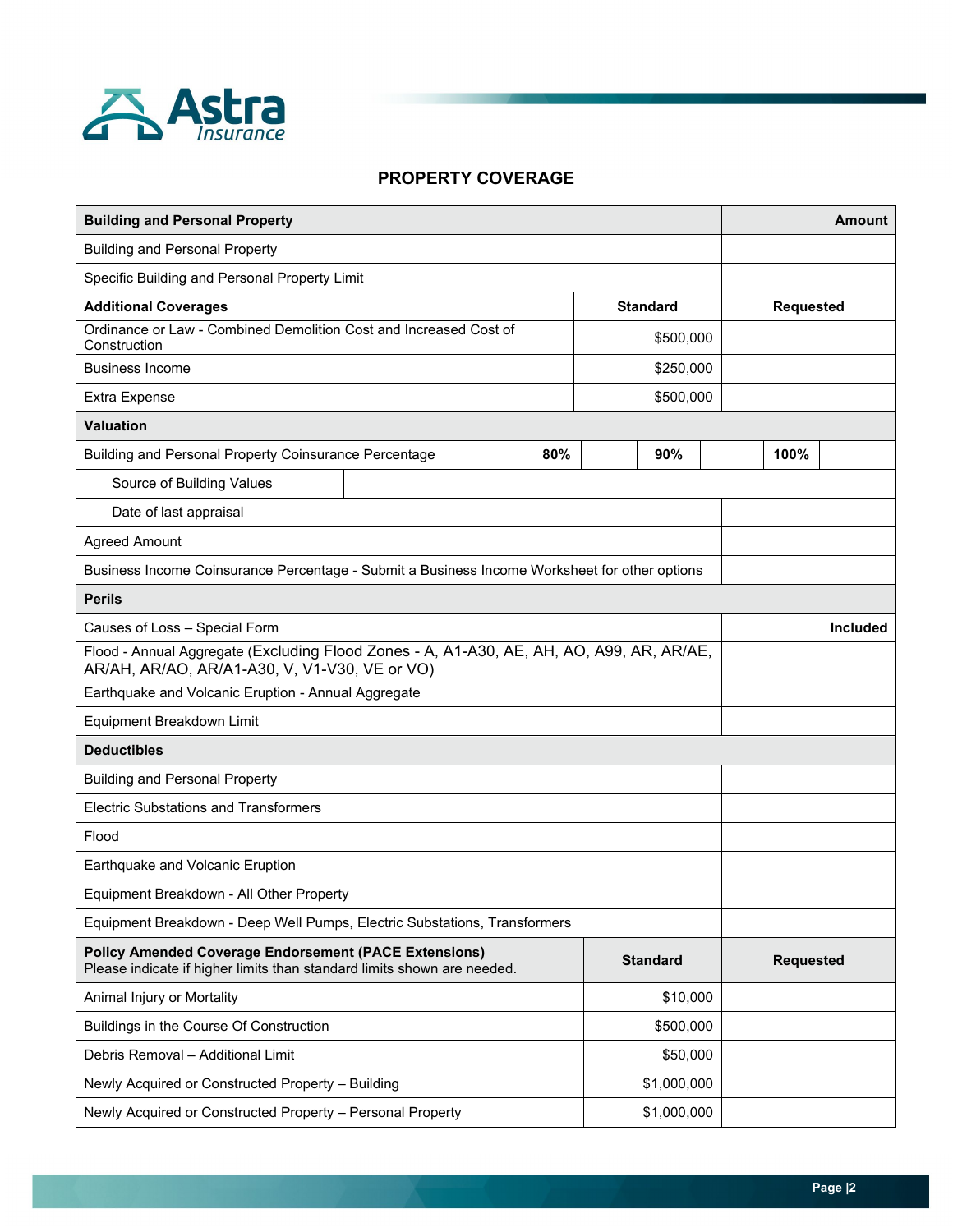

| Newly Acquired or Constructed Property - Extra Expense                      |                                                | \$1,000,000 |                                               |  |
|-----------------------------------------------------------------------------|------------------------------------------------|-------------|-----------------------------------------------|--|
| <b>Outdoor Property</b>                                                     | \$100,000                                      |             |                                               |  |
| <b>Personal Effects</b>                                                     | \$5,000 per Premises / \$50,000 per Occurrence |             |                                               |  |
| Pollution Clean Up and Removal                                              |                                                | \$50,000    |                                               |  |
| Property in Transit                                                         |                                                | \$200,000   |                                               |  |
| Spoilage - Loss of Refrigeration                                            |                                                | \$25,000    |                                               |  |
| Utility Services Interruption - Property, Business Income and Extra Expense |                                                | \$250,000   |                                               |  |
| <b>Policy Amended Coverage Endorsement (Other PACE Extensions)</b>          |                                                |             | <b>Amount</b>                                 |  |
| <b>Arson Reward</b>                                                         |                                                |             | \$1,000 per person subject to \$5,000 Maximum |  |
| <b>Claim Preparation Expenses</b>                                           | \$50,000                                       |             |                                               |  |
| <b>Crime Reward</b>                                                         | \$1,000 Per Person subject to \$5,000 Maximum  |             |                                               |  |
| <b>Errors and Omissions</b>                                                 |                                                | \$100,000   |                                               |  |
| <b>Expediting Expense</b>                                                   |                                                | \$250,000   |                                               |  |
| Fine Arts - Unscheduled                                                     |                                                | \$50,000    |                                               |  |
| Fire Department Service Charge                                              |                                                |             | \$25,000                                      |  |
| Fire Protection Devices - Refill/Recharge                                   |                                                | \$25,000    |                                               |  |
| Ground Maintenance Equipment                                                |                                                | \$50,000    |                                               |  |
| Landscaping - Unscheduled                                                   |                                                | \$50,000    |                                               |  |
| Lock Re-Keying/Replacement                                                  | \$2,500                                        |             |                                               |  |
| <b>Property Off Premises</b>                                                |                                                | \$50,000    |                                               |  |

| Indiana only - Mine Subsidence                                                                           | Yes/No/Other |
|----------------------------------------------------------------------------------------------------------|--------------|
| I wish to purchase Mine Subsidence Coverage for structure indicated in the Statement of<br>Values below. |              |

# **PROPERTY EXPOSURES AND SCHEDULES**

| <b>Flood</b> – Please respond to the following if requesting Flood Coverage.                                                                    | <b>Yes/No/Other</b> |  |
|-------------------------------------------------------------------------------------------------------------------------------------------------|---------------------|--|
| Do you have any buildings located in Flood Zone Zones A, A1-A30, AE, AH, AO, A99, AR,<br>AR/AE, AR/AH, AR/AO, AR/A1-A30, V, V1-V30, VE or VO A? |                     |  |
| If Yes, list the Location/Building # as described on the<br>Statement of Values or the Building Name of each:                                   |                     |  |
| Have you experienced any incidents of flooding in the last five years?                                                                          |                     |  |
| If Yes, describe the location, the nature of the flooding and the<br>date on which it occurred.                                                 |                     |  |

#### **Statement of Values – PLEASE ATTACH THE FOLLOWING**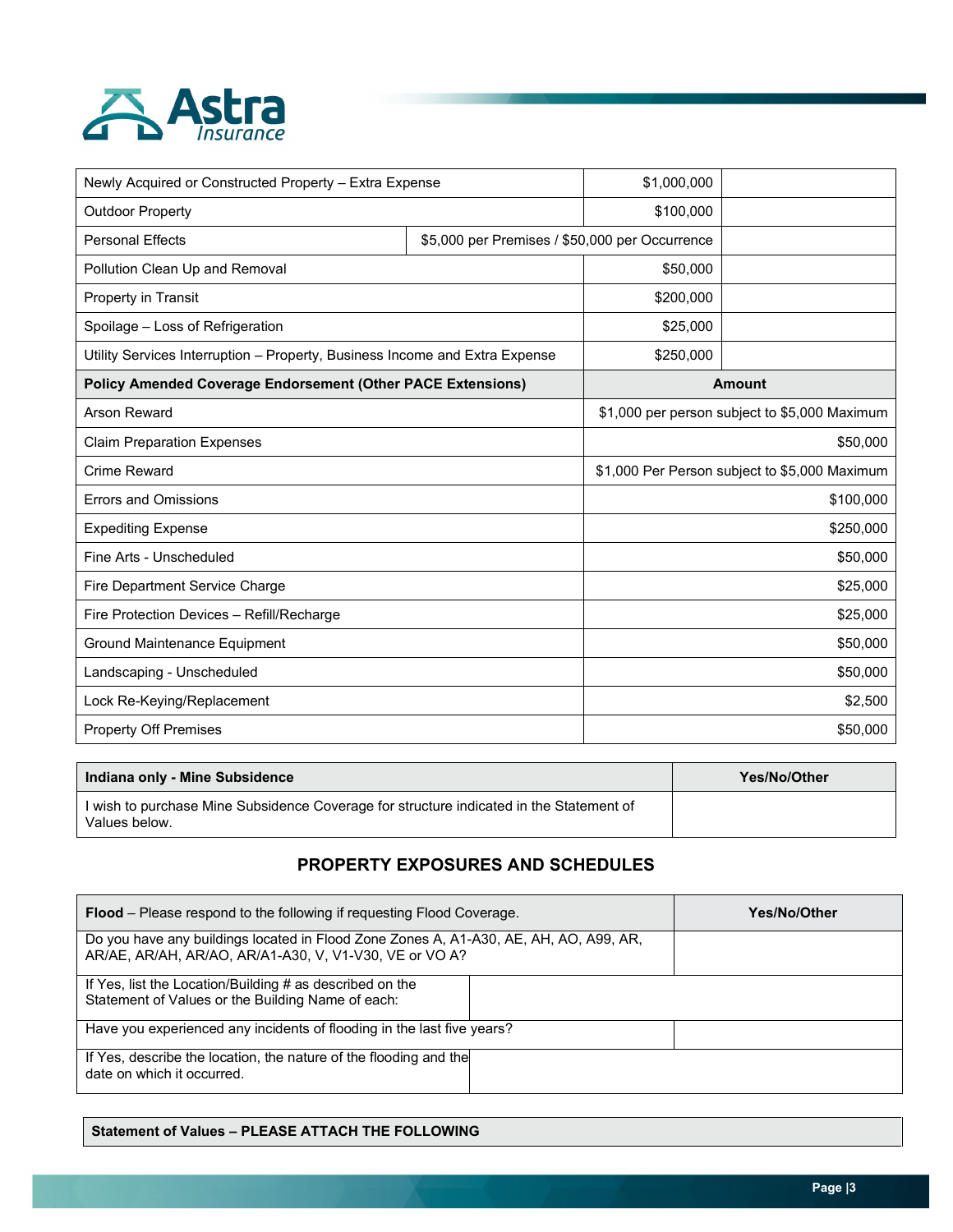

1.A statement of values (SOV) including address, occupancy, protection class, coverage values, and valuation for each building owned or occupied by the entity.

2. Latest property appraisal on any building.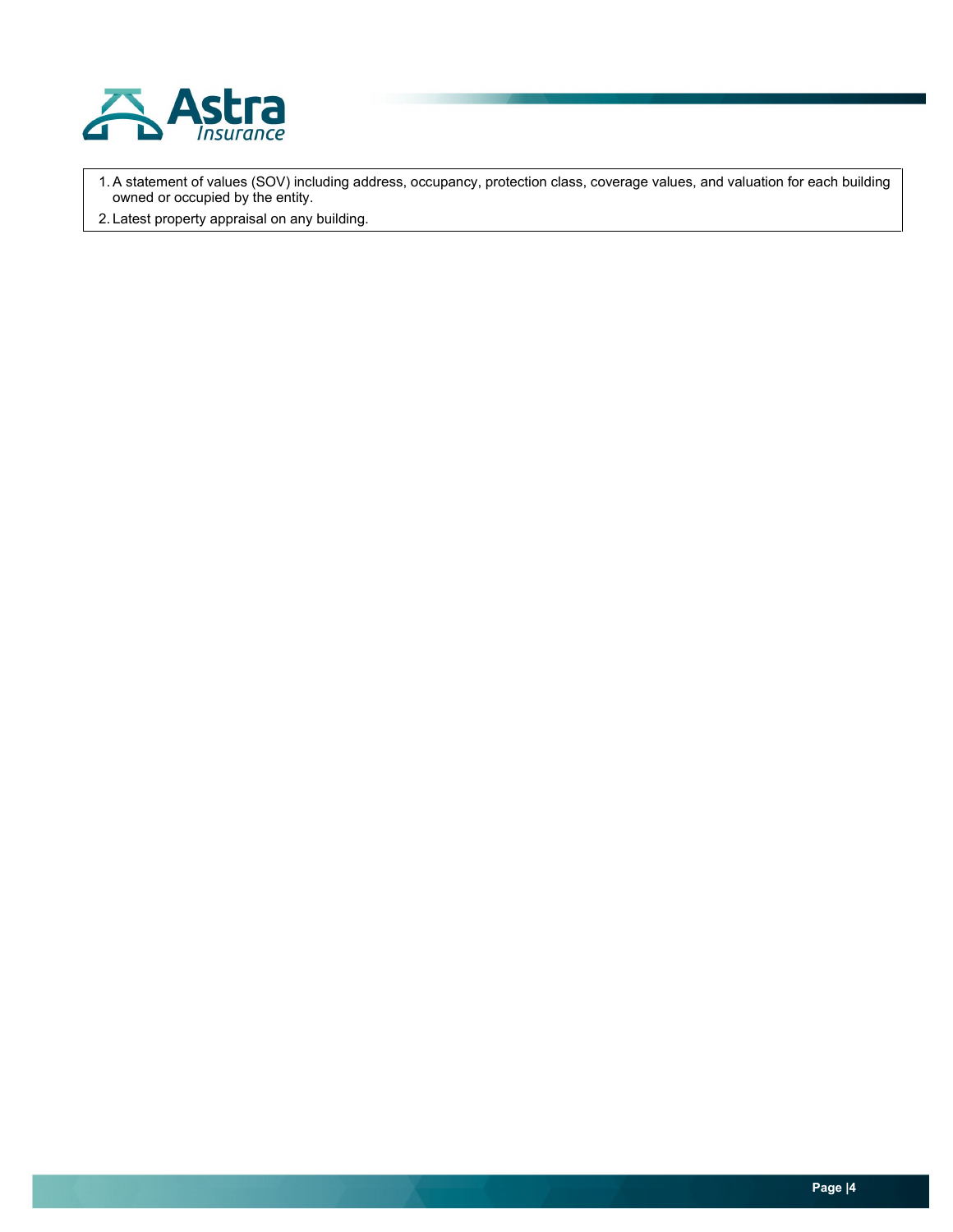

# **STATEMENT OF VALUES (SOV)**

Complete the SOV below or provide a Property Schedule or Property Appraisal with equivalent information. Information can be submitted by email, fax or USPS.

| Prem# | Bldg# | <b>Building Name</b> | Occupancy | Address (No., Street,<br>City) | РC | Stories | Square<br>Feet | Year<br><b>Built</b> | Cons-<br>truction<br>Code | 100%<br><b>Building</b><br><b>Values</b> | 100%<br>Personal<br><b>Property</b><br><b>Values</b> | Valu-<br>ation $(1)$ | <b>IN Only</b><br><b>Mine</b><br>Subsidence<br>Limit |
|-------|-------|----------------------|-----------|--------------------------------|----|---------|----------------|----------------------|---------------------------|------------------------------------------|------------------------------------------------------|----------------------|------------------------------------------------------|
|       |       |                      |           |                                |    |         |                |                      |                           |                                          |                                                      |                      |                                                      |

(1) RC Replacement Cost

ACV Actual Cash Value

- FRC Functional Replacement Cost
- HV Historical Value

| Prem# | Bldg# | <b>Building Name</b> | Percentage of<br>building<br>covered by<br>sprinklers | <b>Fire Detection</b><br>Local or<br><b>Central or</b><br><b>None</b> | <b>Smoke</b><br><b>Detection</b><br>Yes or No | <b>Burglar</b><br><b>Alarm</b><br>Local or<br><b>Central or</b><br><b>None</b> | Is the<br><b>Building</b><br><b>Vacant</b> |
|-------|-------|----------------------|-------------------------------------------------------|-----------------------------------------------------------------------|-----------------------------------------------|--------------------------------------------------------------------------------|--------------------------------------------|
|       |       |                      |                                                       |                                                                       |                                               |                                                                                |                                            |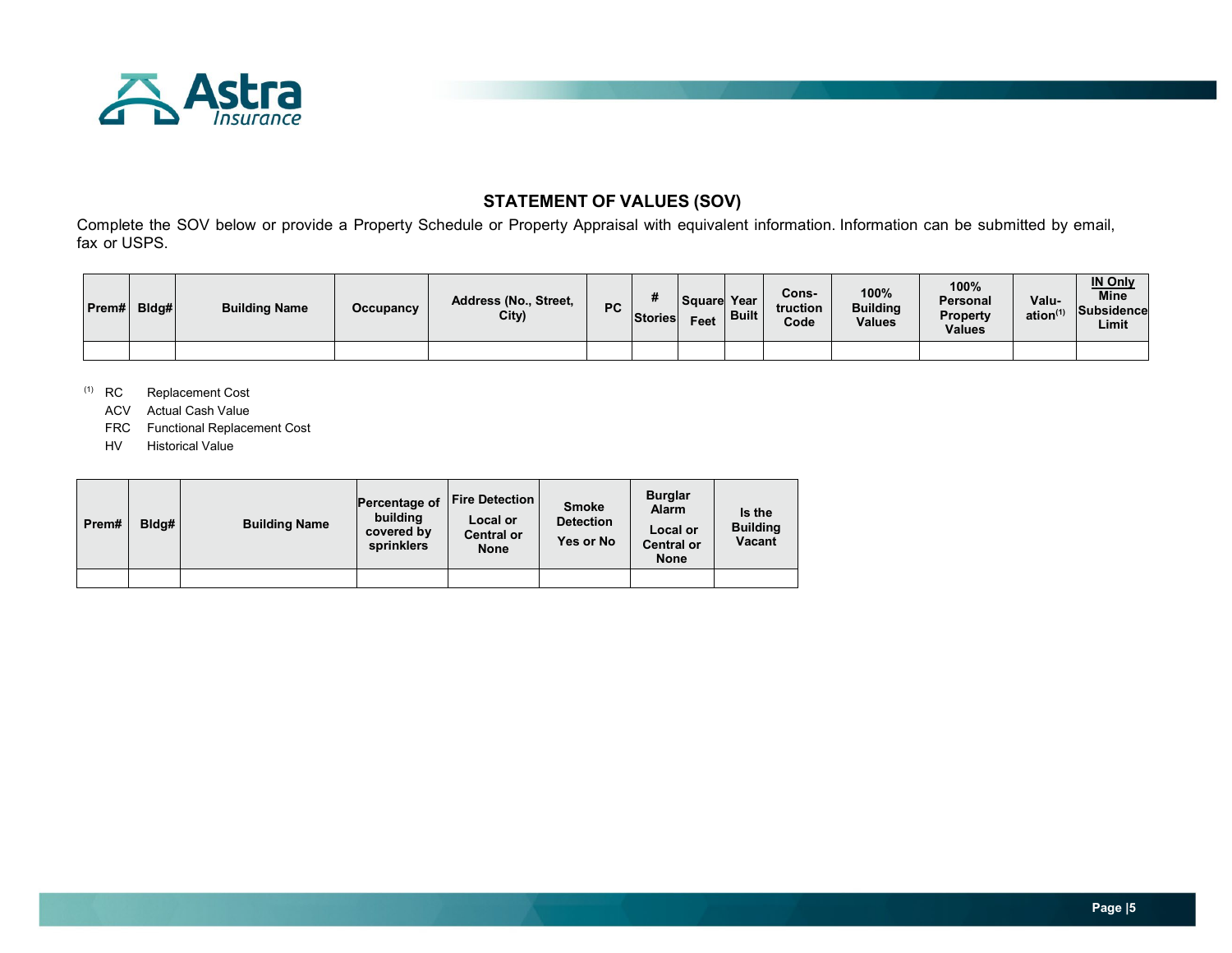

I.

### **INLAND MARINE COVERAGE**

| <b>Inland Marine Coverages</b><br>Please indicate if higher limits than standard limits shown are needed. | <b>Standard</b> | <b>Requested</b> |
|-----------------------------------------------------------------------------------------------------------|-----------------|------------------|
| Accounts Receivable                                                                                       | \$100,000       |                  |
| Valuable Papers                                                                                           | \$100,000       |                  |
| Valuable Papers Deductible                                                                                |                 |                  |

| <b>Computer Coverage</b>                                                      | <b>Standard</b> | <b>Requested</b> |
|-------------------------------------------------------------------------------|-----------------|------------------|
| <b>Computer Equipment</b>                                                     | \$10,000        |                  |
| <b>Computer Media</b>                                                         | \$5,000         |                  |
| <b>Computer Data</b>                                                          | \$5,000         |                  |
| Computer Coverage - Business Income                                           | \$1,000         |                  |
| Computer Coverage - Extra Expense                                             | \$5,000         |                  |
| Computer Property Away From Your Premises and Computer Property in<br>Transit | \$2,000         |                  |
| Computer Deductible                                                           |                 |                  |

| <b>Mobile and Portable Equipment</b>                                           | <b>Standard</b> | <b>Requested</b>        |
|--------------------------------------------------------------------------------|-----------------|-------------------------|
| Schedule Mobile and Portable Equipment                                         |                 | Complete Schedule Below |
| Unscheduled Mobile and Portable Equipment - Subject to \$5,000 Any One<br>Item | \$5,000         |                         |
| Mobile and Portable Equipment Deductible                                       |                 |                         |

| <b>Scheduled Fine Arts</b>     |                         |
|--------------------------------|-------------------------|
| Schedule Fine Arts             | Complete Schedule Below |
| Scheduled Fine Arts Deductible |                         |

# **INLAND MARINE SCHEDULES**

| <b>Mobile and Portable Equipment Schedule</b> |                                               |            |                         |
|-----------------------------------------------|-----------------------------------------------|------------|-------------------------|
| Item #                                        | Description (Include Year, Make, Model, etc.) | Serial No. | <b>Replacement Cost</b> |
|                                               |                                               |            |                         |
| Total                                         |                                               |            |                         |

**Scheduled Fine Arts Schedule Item #** Description (Include an Appraisal for Each Item) **Appraised Value Appraised Value**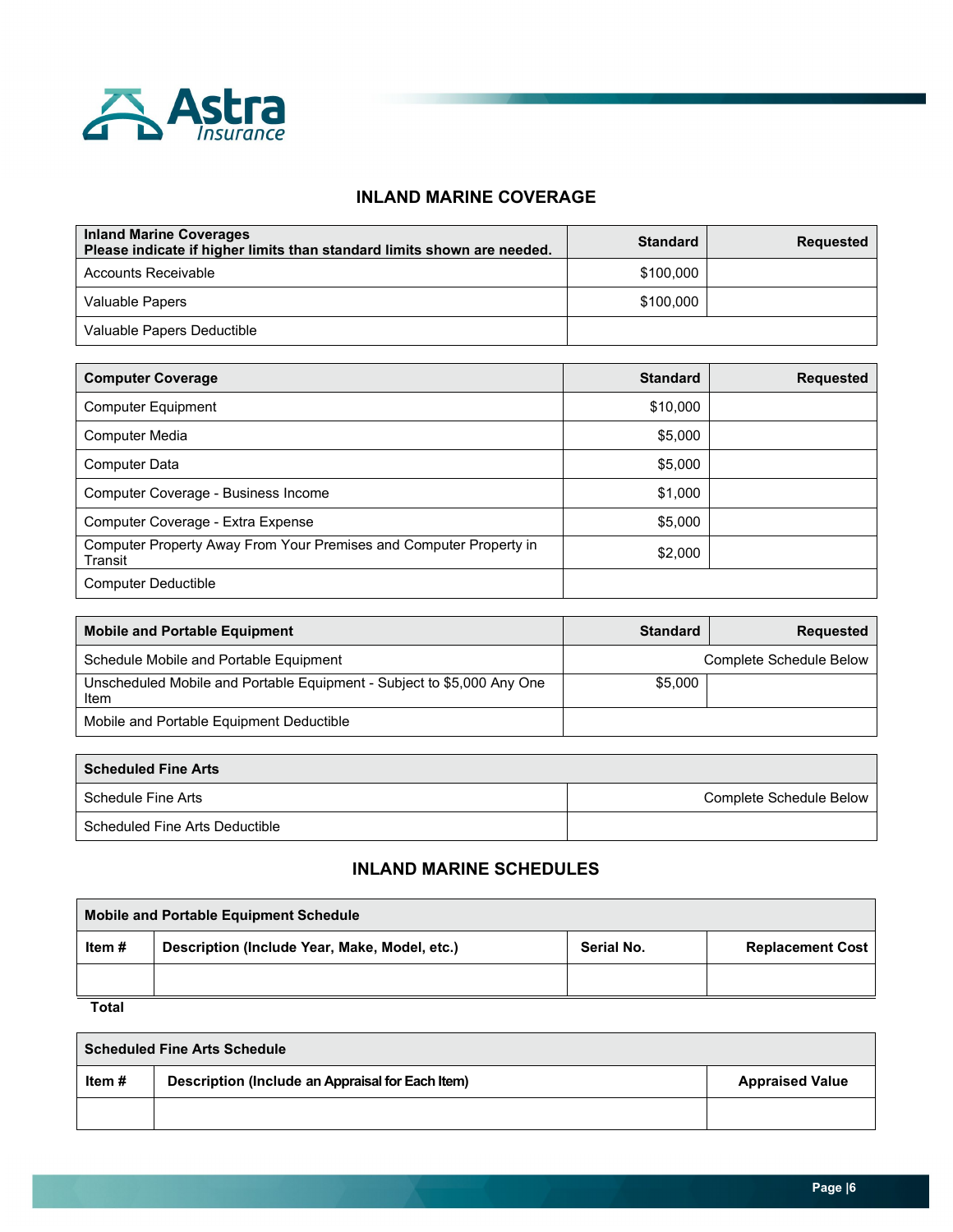

**Total**

# **LIBRARY MATERIALS COVERAGE**

| <b>Library Materials Coverage</b>      | <b>Standard</b>                | Amount |
|----------------------------------------|--------------------------------|--------|
| <b>Scheduled Library Materials</b>     | <b>Complete Schedule Below</b> |        |
| Library Materials In Storage Limit     | \$5,000                        |        |
| Library Materials On Exhibition        | \$5,000                        |        |
| Library Materials On Loan              | \$1,000                        |        |
| Library Materials In Transit           | \$5,000                        |        |
| Unscheduled Rare Books and Periodicals | \$1,000                        |        |
| Scheduled Rare Books and Periodicals   | Complete Schedule Below        |        |
| Library Materials Deductible           |                                |        |

# **LIBRARY MATERIALS SCHEDULES**

| <b>Scheduled Library Materials</b> |  |  |                                                   |                                          |
|------------------------------------|--|--|---------------------------------------------------|------------------------------------------|
| Premises #   Building #   Address  |  |  | <b>Library Materials</b><br><b>Coverage Limit</b> | <b>Specific Limit</b><br>(If Applicable) |
|                                    |  |  |                                                   |                                          |
| <b>Total</b>                       |  |  |                                                   |                                          |

**Scheduled Rare Books and Periodicals Item # Description Rare Book/Periodical Rare Book/Periodical Appraised Value Is Appraisal In File?**

**Total**

# **CRIME COVERAGE**

| <b>Crime Coverage</b>                                     | <b>Standard</b> | Amount |
|-----------------------------------------------------------|-----------------|--------|
| <b>Employee Theft Limit</b>                               | \$5,000         |        |
| Forgery and Alteration Limit                              | \$5,000         |        |
| Money Orders and Counterfeit Money Limit                  | \$5,000         |        |
| Computer and Frauds Transfer Fraud Limit                  | \$5,000         |        |
| Social Engineering Fraud Limit                            | \$5,000         |        |
| Inside the Premises - Theft of Money and Securities Limit | \$5,000         |        |
| Outside the Premises Limit                                | \$5,000         |        |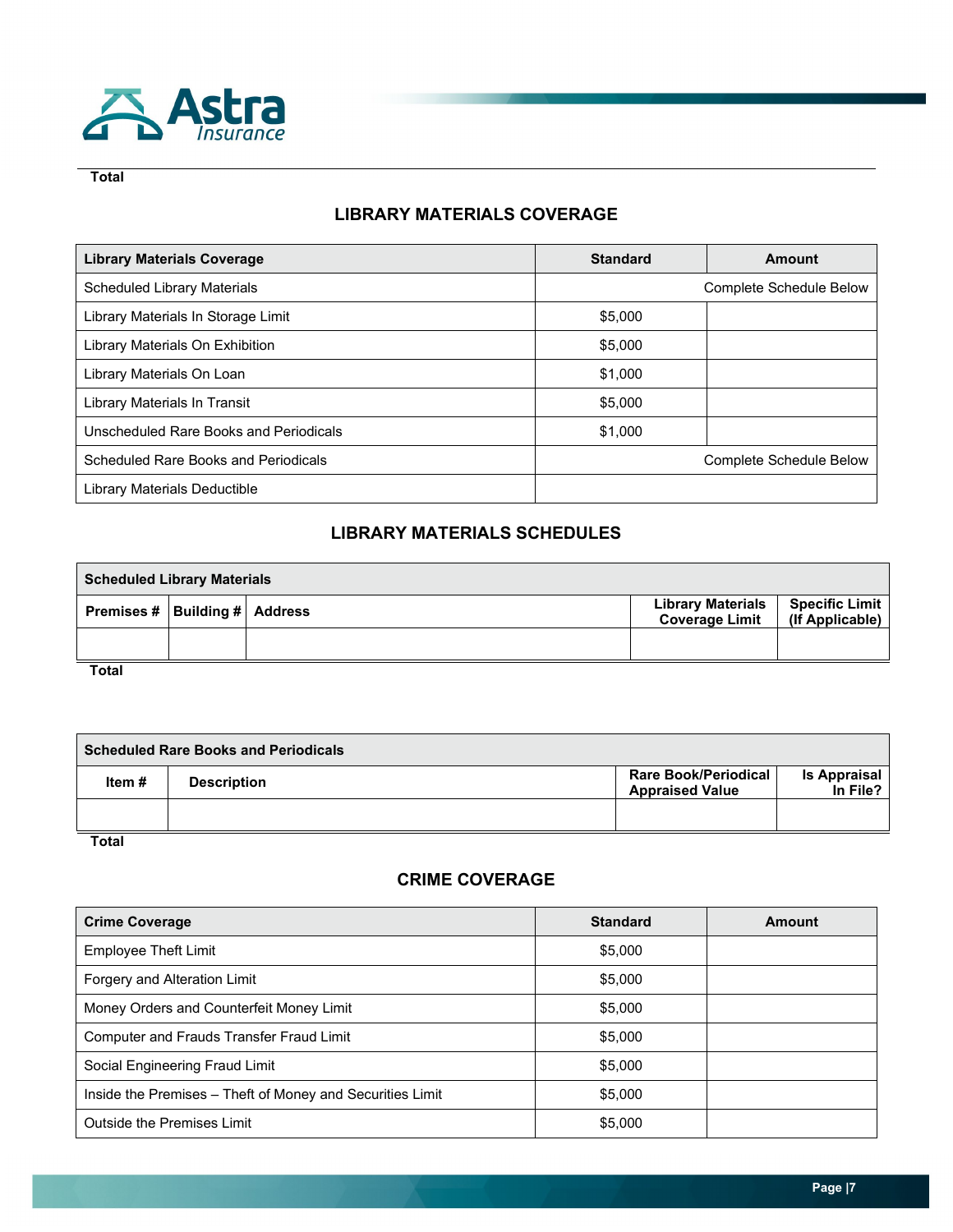

| <b>Crime Deductibles</b>                                       | Amount |
|----------------------------------------------------------------|--------|
| Employee Theft Deductible                                      |        |
| Forgery and Alteration Deductible                              |        |
| Money Orders and Counterfeit Money Deductible                  |        |
| Computer and Funds Transfer Fraud Deductible                   |        |
| Social Engineering Fraud Deductible                            |        |
| Inside the Premises - Theft of Money and Securities Deductible |        |
| Outside the Premises Deductible                                |        |

# **CRIME QUESTIONNAIRE**

| <b>Crime</b> – Please respond to the following if requesting Crime Coverage.                | Yes/No/Other |
|---------------------------------------------------------------------------------------------|--------------|
| Are audits performed on a regular basis?                                                    |              |
| Frequency of audits                                                                         |              |
| Were any discrepancies or loose practices commented on the latest audit?                    |              |
| If Yes, attach a copy of the audit                                                          |              |
| Are credit checks secured for employees with access to financial transactions?              |              |
| Are criminal background checks done on all employees with access to financial transactions? |              |
| Are bank accounts reconciled by someone not authorized to deposit or withdraw?              |              |

# **LIABILITY COVERAGE**

| <b>General Liability - Occurrence Form</b>                     | Amount |
|----------------------------------------------------------------|--------|
| Bodily Injury and Property Damage - Each Occurrence            |        |
| Personal & Advertising Injury - Any One Person or Organization |        |
| Damage to Premises Rented To You - Any One Premises            |        |
| General Aggregate                                              |        |
| Product–Completed Operations Aggregate                         |        |
| <b>General Liability Deductible</b>                            |        |

| <b>Medical Payments</b> | <b>Standard</b> | Requested |
|-------------------------|-----------------|-----------|
| Any One Person          | \$5,000         |           |
| Any One Accident        | \$5,000         |           |

| <b>Employee Benefits</b> | Amount |
|--------------------------|--------|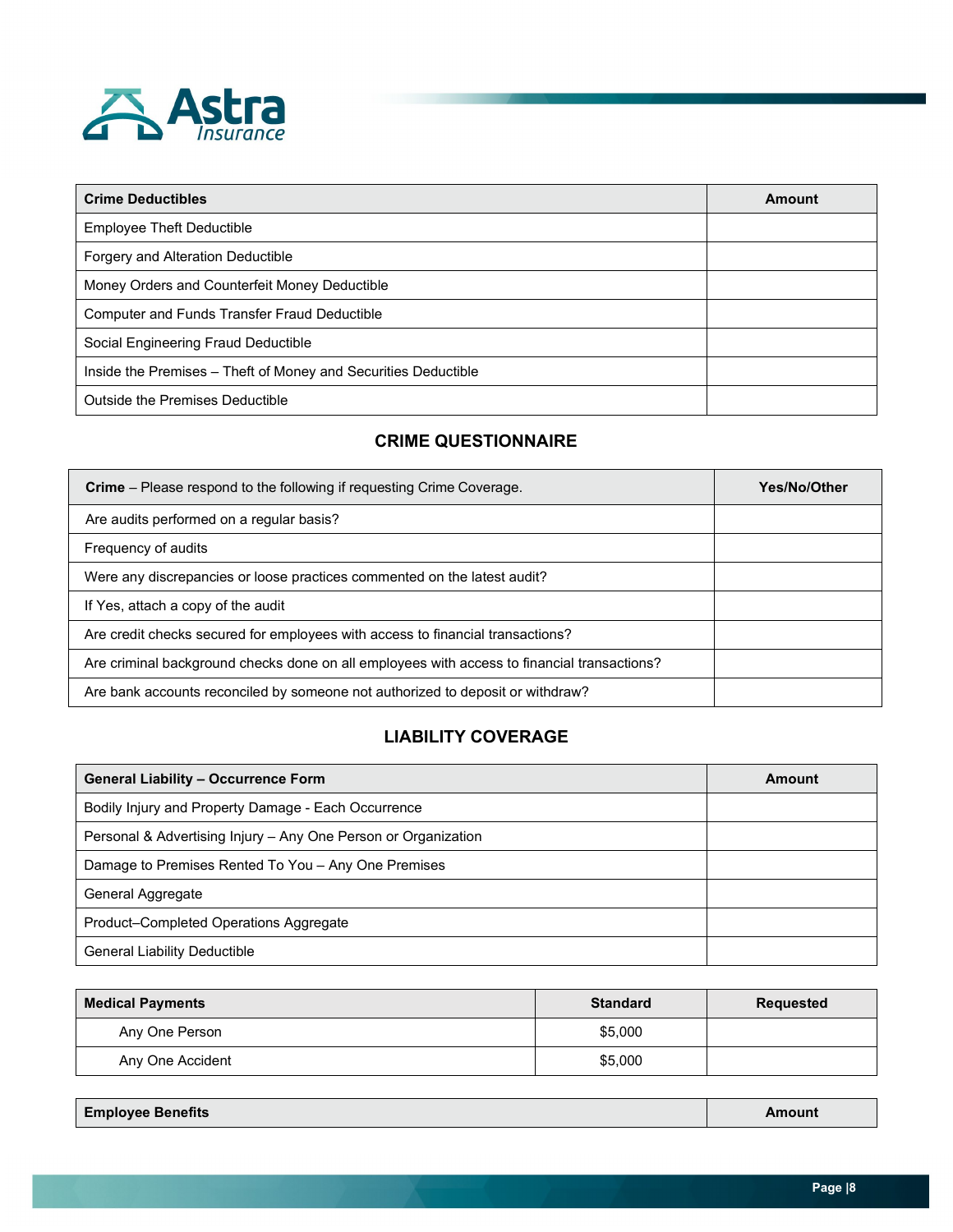

| Employee Benefits Liability – Each Employee                                |  |
|----------------------------------------------------------------------------|--|
| Employee Benefits Liability Aggregate                                      |  |
| Employee Benefits Liability Deductible                                     |  |
| Is current Employee Benefits Liability Coverage Occurrence or Claims Made? |  |
| If Claims Made, Current Employee Benefits Retroactive Date                 |  |

| Pennsylvania Only - Heart and Lung Act                          | Amount    |
|-----------------------------------------------------------------|-----------|
| Temporary Salary Reimbursement Coverage – Each Covered Employee | \$25,000  |
| Temporary Salary Reimbursement Coverage - Each Accident         | \$100.000 |
| Temporary Salary Reimbursement Coverage - Each Accident         | \$250,000 |

# **LIABILITY SCHEDULES AND QUESTIONNAIRES**

#### **Liability Exposures**

Review the Operations/Exposure List and for each Operation/Exposure applicable to your entity provide. If shown in the Known Operations/Exposures List, update the details.

If not shown in the Known Operations/Exposures List provide the following in the New/Additional Operations/Exposures List:

- 1. The Operations/Exposure and Exposure Base;
- 2. A detailed description of the exposure;
- 3. The amount of exposure (per the exposure base noted in 1. Above)
- 4. If the Operations/Exposure is subcontracted;
- 5. If the Operation/Exposure is subcontracted, does the subcontractor provide insurance coverage; and
- 6. If the subcontractor does provide insurance, what limits does it provide;

#### **Known Operations/Exposures List**

| 1. Operation/Exposure<br>and Exposure Base | 2. Description of<br><b>Operation/Exposure</b> | 3. Exposure<br>Amount | 4. Sub-<br>contracted<br>(Yes/No) | 5. Contractor<br><b>Provides</b><br>Coverage<br>(Yes/No) | 6. Contractor<br><b>Limits of</b><br><b>Insurance</b> |
|--------------------------------------------|------------------------------------------------|-----------------------|-----------------------------------|----------------------------------------------------------|-------------------------------------------------------|
|                                            |                                                |                       |                                   |                                                          |                                                       |

#### **New/Additional Operations/Exposures List**

| <b>Operation/Exposure</b>                        | <b>Exposure</b><br><b>Base</b> | <b>Detailed Description of</b><br><b>Operation/Exposure</b> | <b>Exposure</b><br>Amount | Sub-<br>contracted<br>(Yes/No) | <b>Contractor</b><br><b>Provides</b><br>Coverage<br>(Yes/No) | <b>Contractor</b><br>Limits of<br><b>Insurance</b> |
|--------------------------------------------------|--------------------------------|-------------------------------------------------------------|---------------------------|--------------------------------|--------------------------------------------------------------|----------------------------------------------------|
| Commercial or<br>Industrial Rental<br>Properties | Area                           |                                                             |                           |                                |                                                              |                                                    |
| Dwellings - One<br>family                        | Each<br><b>Dwelling</b>        |                                                             |                           |                                |                                                              |                                                    |
| Dwellings - Two<br>family                        | Each<br><b>Dwelling</b>        |                                                             |                           |                                |                                                              |                                                    |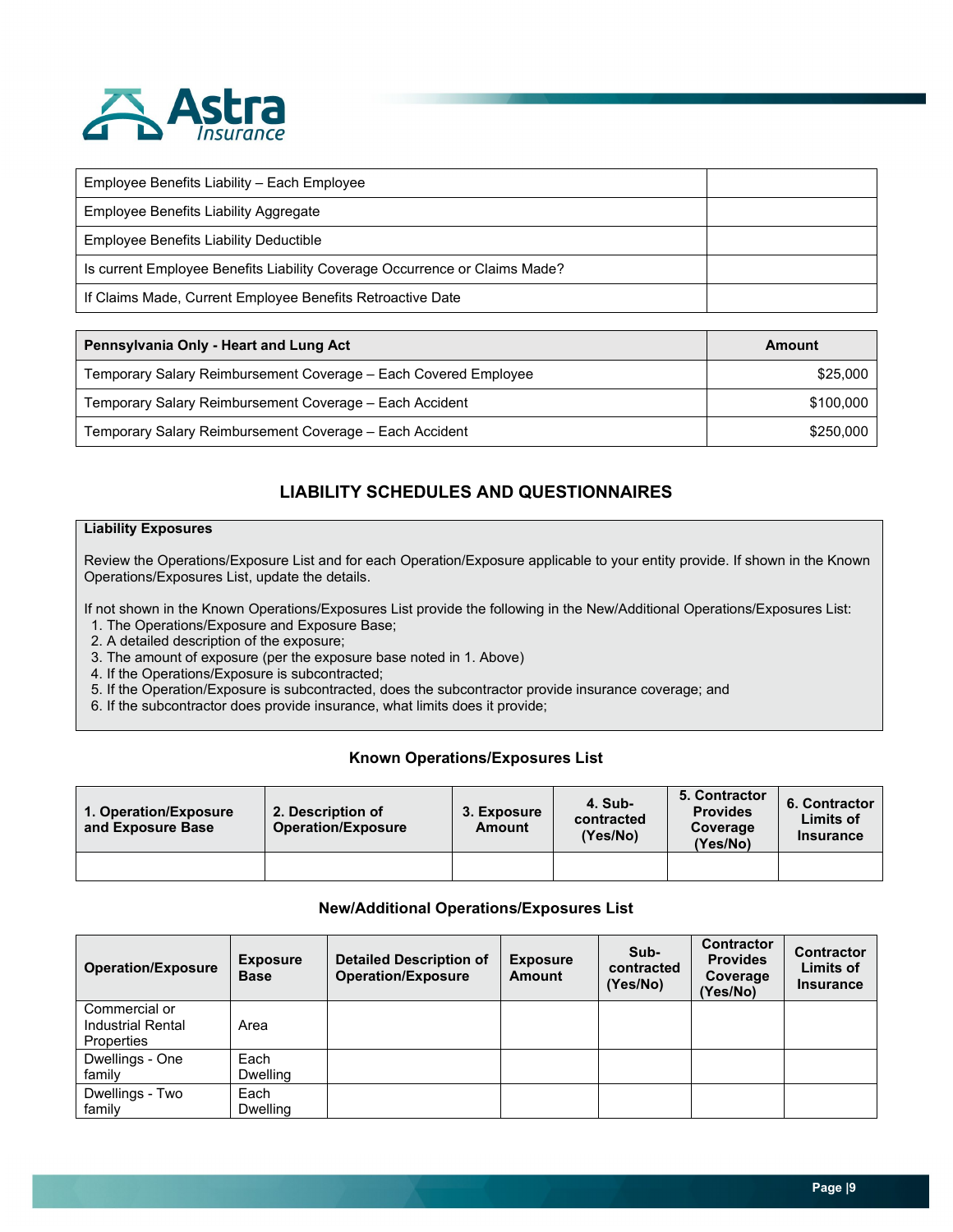

Г

| Dwellings - Three<br>family            | Each<br>Dwelling     |  |  |  |
|----------------------------------------|----------------------|--|--|--|
| Dwellings - Four                       | Each                 |  |  |  |
| family                                 | Dwelling             |  |  |  |
| <b>EMTS, Nurses</b><br>Professional    | Each EMT<br>or Nurse |  |  |  |
| Fireworks (Sponsored<br>by the Entity) | Each Event           |  |  |  |
| Inflatable Amusement<br>Devices        | Each Device          |  |  |  |
| Solar Energy<br>Systems                | Each Array           |  |  |  |
| <b>Transportation Dial</b><br>and Ride | <b>Annual Calls</b>  |  |  |  |
| <b>Wind Turbines</b>                   | Each<br>Turbine      |  |  |  |
| Other                                  | Each                 |  |  |  |
| Other                                  | Each                 |  |  |  |
| Other                                  | Each                 |  |  |  |

#### **Coverage Information – PROVIDE COPIES OF THE FOLLOWING FOR NOTED OPERATIONS**

1. Provide a copy of the latest engineer's inspection for all Dams, Dikes or Levees.

2. Provide a copy of the latest programs for any Park or Recreation departments.

3. Complete separate Questionnaires for any of the following exposures: Habitational operations including dwellings, apartments or homes; Healthcare facilities including clinics, nursing or hospital facilities; or Preschools, Latchkey or Daycares operations.

| <b>Yes/No/Other</b> |
|---------------------|
|                     |
|                     |
|                     |
|                     |
|                     |
|                     |
|                     |
|                     |

| Herbicide/Pesticide Applicators – Licenses                |                                   |                                           |
|-----------------------------------------------------------|-----------------------------------|-------------------------------------------|
| Name of Licensed Applicator (Where required by State law) | <b>License Expiration</b><br>Date | <b>Copy of License</b><br><b>Provided</b> |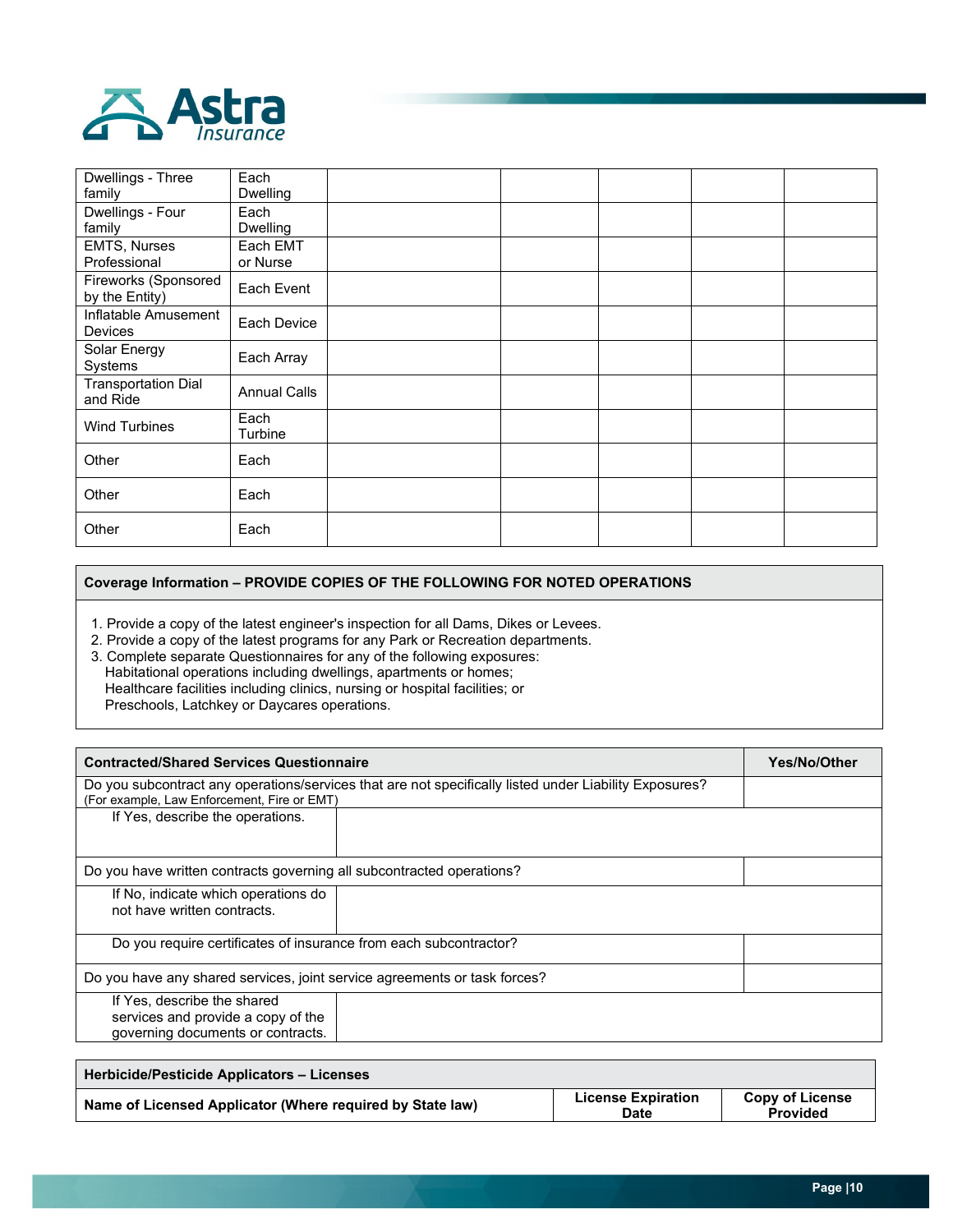

| <b>Pollution Exceptions Questionnaire</b><br>Indicate Yes or No if limited pollution is needed for the following operations. | Yes/No |
|------------------------------------------------------------------------------------------------------------------------------|--------|
| Pesticide or herbicide chemical application                                                                                  |        |

| <b>Special Events</b> |                              |                                     |                    |                                   |                                                                           |                                                         |
|-----------------------|------------------------------|-------------------------------------|--------------------|-----------------------------------|---------------------------------------------------------------------------|---------------------------------------------------------|
| <b>Name of Event</b>  | Average<br><b>Attendance</b> | <b>Is Liguor</b><br><b>Provided</b> | #<br>Dav<br>$\sim$ | <b>Who Serves/Sells</b><br>Liguor | <b>Is a Separate</b><br><b>Liquor Liability</b><br><b>Policy In Place</b> | <b>Separate</b><br><b>Policy Limits</b><br>of Insurance |
|                       |                              |                                     |                    |                                   |                                                                           |                                                         |

# **PUBLIC OFFICIALS ERRORS AND OMISSIONS LIABILITY COVERAGE**

| <b>Public Officials Errors and Omissions</b>                                  | Amount |
|-------------------------------------------------------------------------------|--------|
| Public Officials Errors and Omissions Liability - Each Wrongful Act           |        |
| Public Officials Errors and Omissions Liability - Annual Aggregate            |        |
| <b>Public Officials Errors and Omissions Liability Deductible</b>             |        |
| Is Public Officials Errors and Omissions Coverage Occurrence or Claims Made?  |        |
| If Claims Made, Current Public Official Errors and Omissions Retroactive Date |        |

| <b>Non-Monetary Relief Defense</b>           | <b>Standard</b> | Amount |
|----------------------------------------------|-----------------|--------|
| Non-Monetary Relief Defense Annual Aggregate | \$25,000        |        |
| Non-Monetary Relief Defense Deductible       |                 |        |

| <b>General Information</b>        | <b>Number</b> |
|-----------------------------------|---------------|
| Total number of elected officials |               |

| <b>Public Officials Questionnaire</b>                                                                  | Yes/No/Other |
|--------------------------------------------------------------------------------------------------------|--------------|
| Do newly elected officials attend formal training sessions/seminars designed for new public officials? |              |
| Does the entity establish and maintain zoning regulations?                                             |              |
| Does the entity administer building codes?                                                             |              |
| Does the entity have a formal zoning or building code appeal process?                                  |              |
| Does legal counsel attend zoning or planning committee meetings?                                       |              |
| If No, how are disputes/grievances handled?                                                            |              |
| Is any annexation of territory planned or in consideration?                                            |              |
| If Yes, describe including time frame, acreage, population, etc.                                       |              |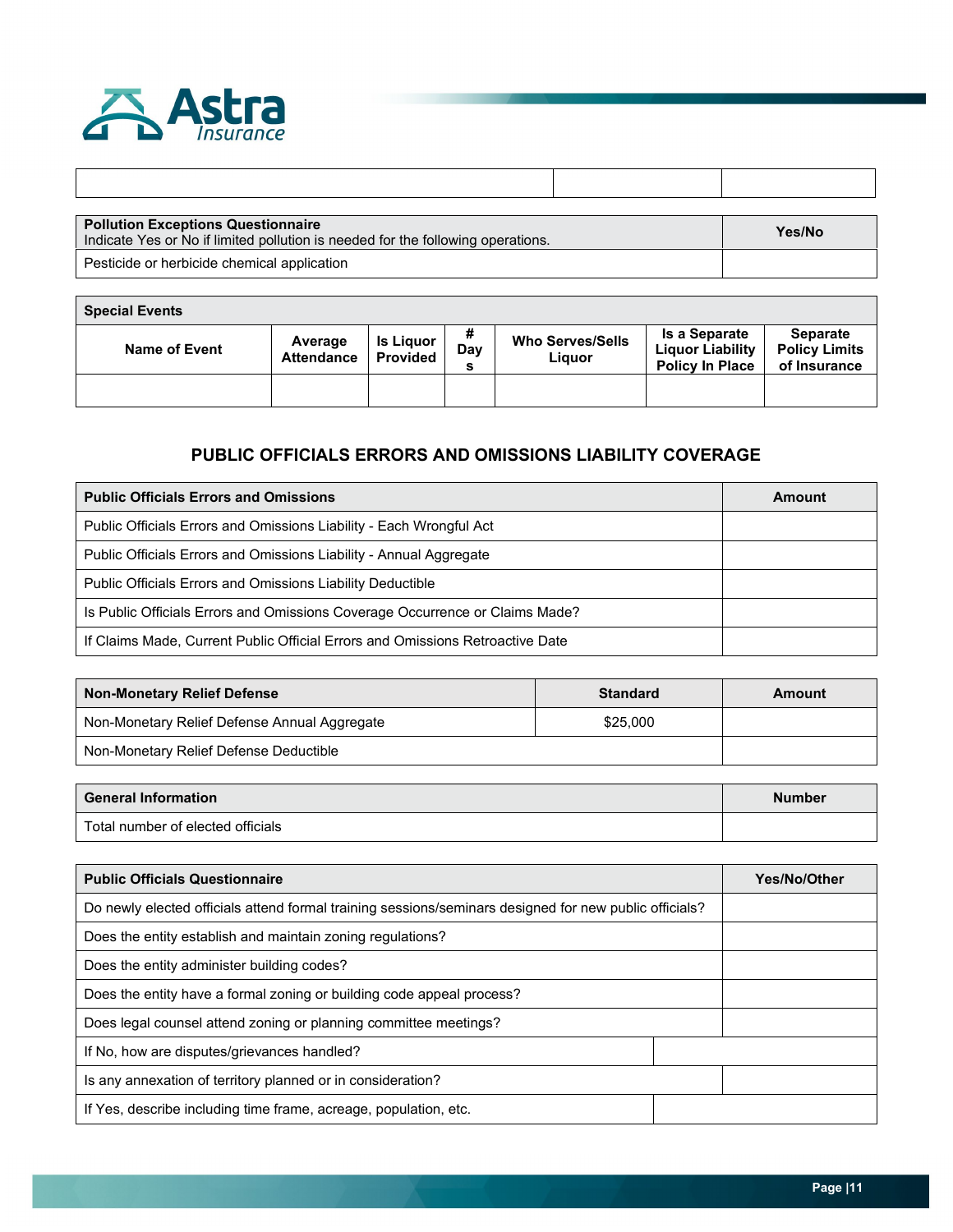

| Is any change in service either new operation or reduced operation planned or under consideration? |  |  |
|----------------------------------------------------------------------------------------------------|--|--|
| If Yes, describe the operation and changes that may take place including possible timeline         |  |  |

# **EMPLOYMENT PRACTICES LIABILITY COVERAGE**

| <b>Employment Practices Liability</b>                               | Amount |
|---------------------------------------------------------------------|--------|
| Employment Practices Liability - Each Wrongful Act                  |        |
| Employment Practices Liability - Annual Aggregate                   |        |
| <b>Employment Practices Liability Deductible</b>                    |        |
| Is current Employment Practices Coverage Occurrence or Claims Made? |        |
| If Claims Made, Current Employment Practices Retroactive Date       |        |

| <b>Back Wages</b>           | <b>Standard</b> | Amount |
|-----------------------------|-----------------|--------|
| Back Wages Annual Aggregate | \$50,000        |        |
| Back Wages Deductible       | \$10,000        |        |

| <b>General Information</b>    | <b>Number</b> |
|-------------------------------|---------------|
| Number of Full Time Employees |               |
| Number of Part Time Employees |               |
| Number of Seasonal Employees  |               |

| <b>Employment Practices Questionnaire</b>                                                                            | Yes/No/Other |
|----------------------------------------------------------------------------------------------------------------------|--------------|
| Are all prospective employees required to complete an employment application prior to hire?                          |              |
| Are references checked for all new hires?                                                                            |              |
| Does the entity have written employee policies and procedures?                                                       |              |
| Are the policies and procedures distributed or available to all employees?                                           |              |
| Does legal counsel review the employment policies and procedures?                                                    |              |
| When did legal counsel last review the employment policies and procedures?                                           |              |
| Are staff notified and provided training as needed when changes to the employee policies and<br>procedures are made? |              |
| Are terminations reviewed by legal counsel prior to final action being taken?                                        |              |
| What is the average turnover rate for the last five years?                                                           |              |
| What is the average number of involuntary terminations over the last five years?                                     |              |
| Are any layoffs/terminations planned for the current or subsequent year?                                             |              |
| If Yes, indicate the number and timing?                                                                              |              |
| What percentage of employees are union?                                                                              |              |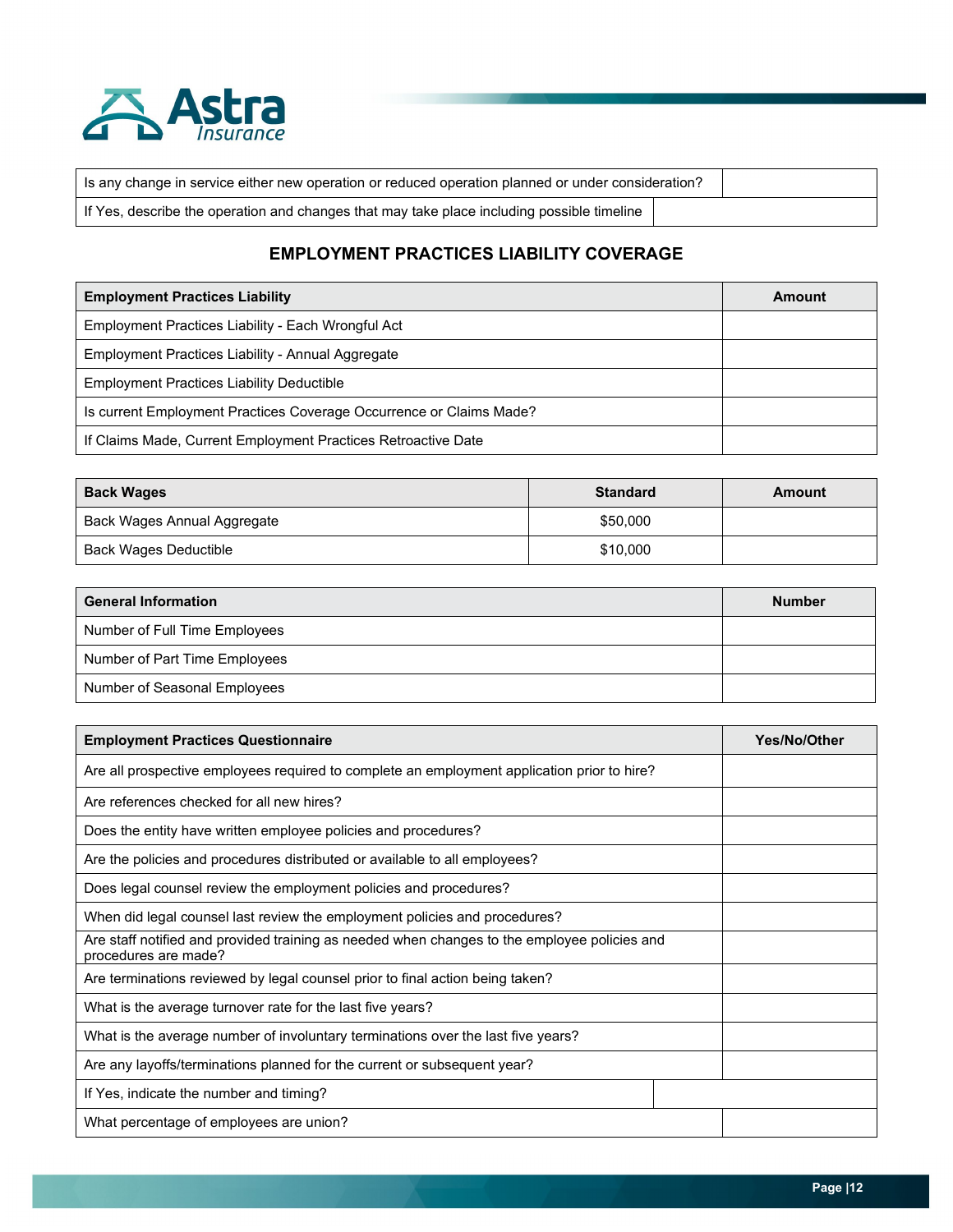

## **AUTOMOBILE LIABILITY AND PHYSICAL DAMAGE COVERAGE**

| <b>Automobile Liability</b>                                                                   | Amount |
|-----------------------------------------------------------------------------------------------|--------|
| Bodily Injury & Property Damage Liability Limit                                               |        |
| Auto Liability Deductible                                                                     |        |
| Uninsured/Underinsured Motorist - Combined Single Limit (For Additional PA Options See Below) |        |
| <b>Medical Payments Limit</b>                                                                 |        |

| Pennsylvania Only                                              | Amount                |  |         |  |  |  |  |  |  |
|----------------------------------------------------------------|-----------------------|--|---------|--|--|--|--|--|--|
| Uninsured Motorist - Combine Single Limit                      |                       |  |         |  |  |  |  |  |  |
| Underinsured Motorists - Combine Single Limit                  | Nonstacked            |  | Stacked |  |  |  |  |  |  |
| Uninsured Motorists - Split Limits                             | Nonstacked<br>Stacked |  |         |  |  |  |  |  |  |
| Underinsured Motorists - Split Limits                          |                       |  |         |  |  |  |  |  |  |
| First Party Benefits - Medical Expense                         |                       |  |         |  |  |  |  |  |  |
| First Party Benefits - Work Loss                               |                       |  |         |  |  |  |  |  |  |
| First Party Benefits - Funeral                                 |                       |  |         |  |  |  |  |  |  |
| First Party Benefits - Accidental Death                        |                       |  |         |  |  |  |  |  |  |
| <b>Combination First Party Benefits - Total Benefits Limit</b> |                       |  |         |  |  |  |  |  |  |
| <b>Combination First Party Benefits - Funeral</b>              |                       |  |         |  |  |  |  |  |  |
| <b>Combination First Party Benefits - Accidental Death</b>     |                       |  |         |  |  |  |  |  |  |
| <b>Extraordinary Medical Benefits - Amount</b>                 |                       |  |         |  |  |  |  |  |  |

| <b>Hired Car Physical Damage</b> | <b>Amount</b> |
|----------------------------------|---------------|
| Limit                            |               |
| <b>Comprehensive Deductible</b>  |               |
| <b>Collision Deductible</b>      |               |

# **AUTOMOBILE QUESTIONNAIRE AND SCHEDULES**

| <b>Fleet Coverage</b>                                                                                 | <b>Yes/No/Other</b> |
|-------------------------------------------------------------------------------------------------------|---------------------|
| Is any portion of your fleet not to be covered by this policy?                                        |                     |
| If Yes, indicate the number of vehicles and provide a certificate of insurance for<br>those vehicles. |                     |
| Is any portion of the fleet contracted or leased from a third party?                                  |                     |
| If Yes, indicate the number of vehicles and the length of the contract or lease.                      |                     |
| Does the entity allow employees to use entity owned vehicles for personal use?                        |                     |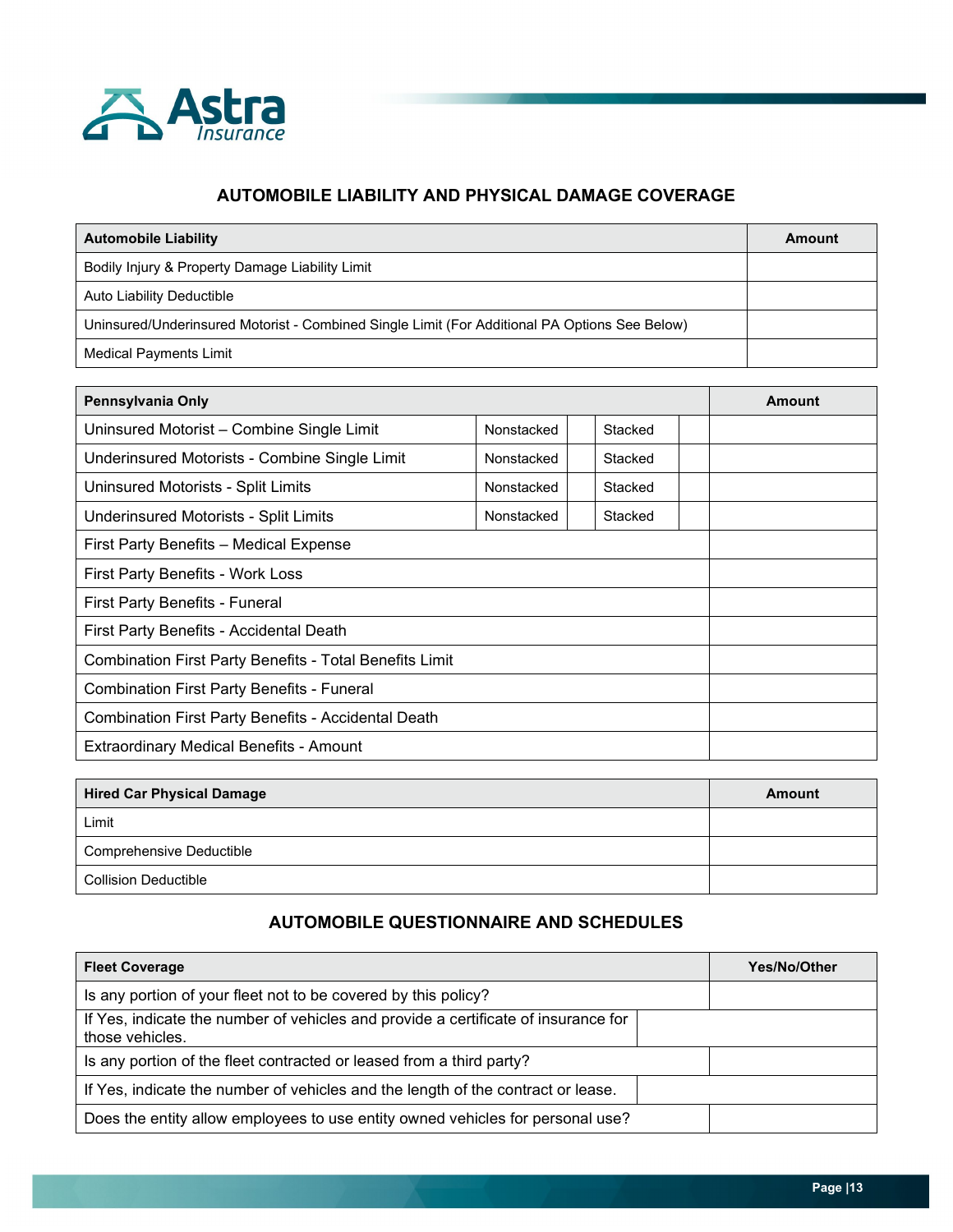

| If Yes, describe vehicle usage and employees                                                                       |  |
|--------------------------------------------------------------------------------------------------------------------|--|
| Number of employees who drive their own vehicles on entity business.                                               |  |
| Are Motor Vehicle Records checked prior to hiring?                                                                 |  |
| Are Motor Vehicle Records checked on an ongoing basis?                                                             |  |
| Is there a formal accident investigation process?                                                                  |  |
| Is there a driver incentive program in place?                                                                      |  |
| Provide the address, security details and total values of any location where<br>more than \$3,000,000 are garaged. |  |

#### **Vehicle Schedule Coverage Information – PLEASE ATTACH THE FOLLOWING**

A vehicle schedule which includes the vehicle description, department, cost new or replacement cost (only fire/ambulance vehicles), vehicle identification number (VIN) and storage location. The vehicle description must include year, make and model. (See Vehicle Schedule Attached)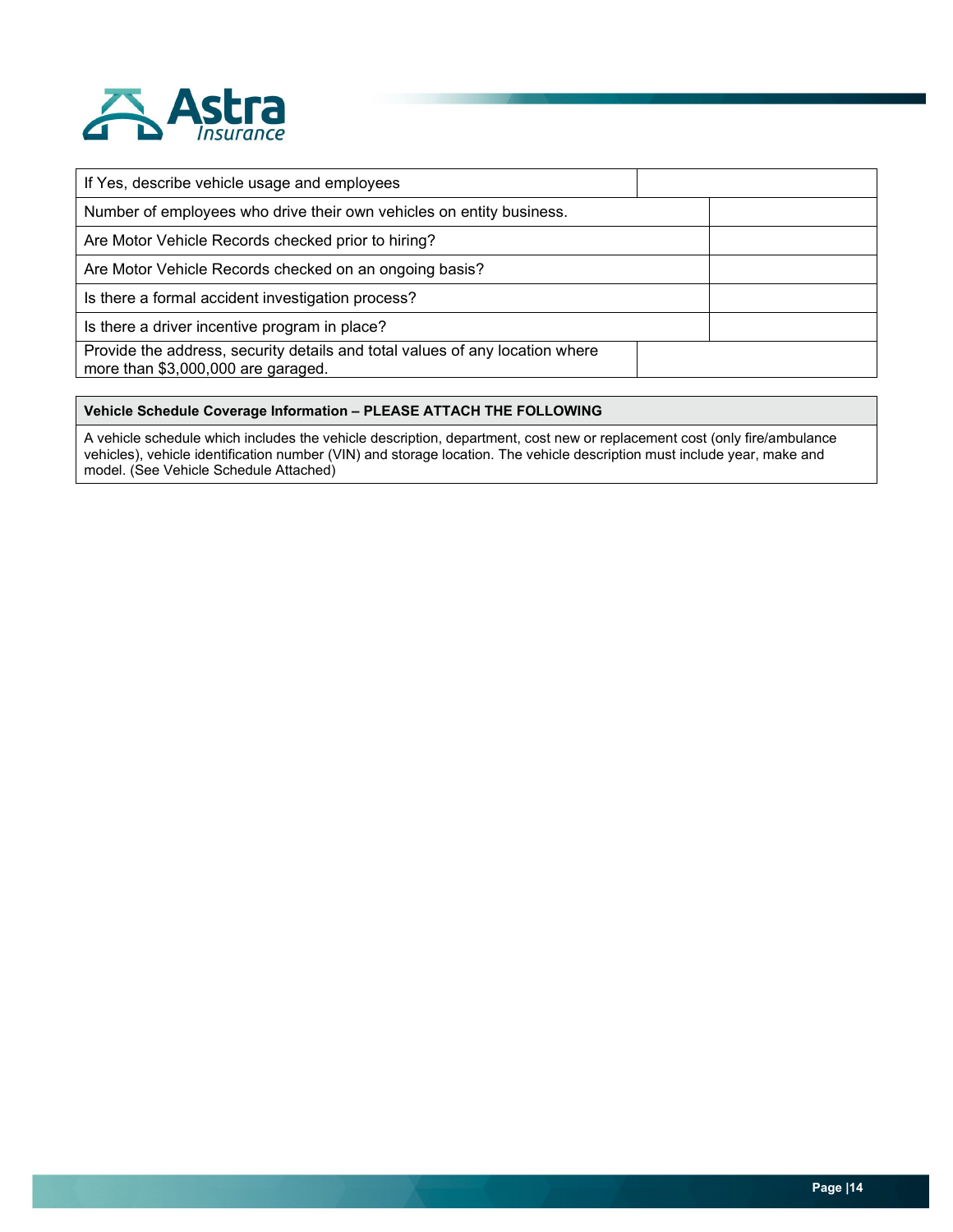

| <b>Vehicle Schedule</b> |                      |      |              |            |                                              |  |              |                   |                      |                                                |                    |                                                       |  |                        |                                     |  |
|-------------------------|----------------------|------|--------------|------------|----------------------------------------------|--|--------------|-------------------|----------------------|------------------------------------------------|--------------------|-------------------------------------------------------|--|------------------------|-------------------------------------|--|
|                         |                      |      | <b>Model</b> | <b>VIN</b> | <b>Address on</b><br>Name on<br>Registration |  |              | <b>Department</b> |                      | <b>GVW</b><br><b>Class</b><br>(Trucks)<br>Code |                    |                                                       |  | <b>Physical Damage</b> |                                     |  |
|                         | <sup>Veh</sup> Year」 | Make |              |            |                                              |  | Registration |                   | Garaging<br>Location |                                                | Cost<br><b>New</b> | Replacement<br><b>Cost/Stated Valuation</b><br>Amount |  | Comp                   | Coll<br><b>DeductibleDeductible</b> |  |
|                         |                      |      |              |            |                                              |  |              |                   |                      |                                                |                    |                                                       |  |                        |                                     |  |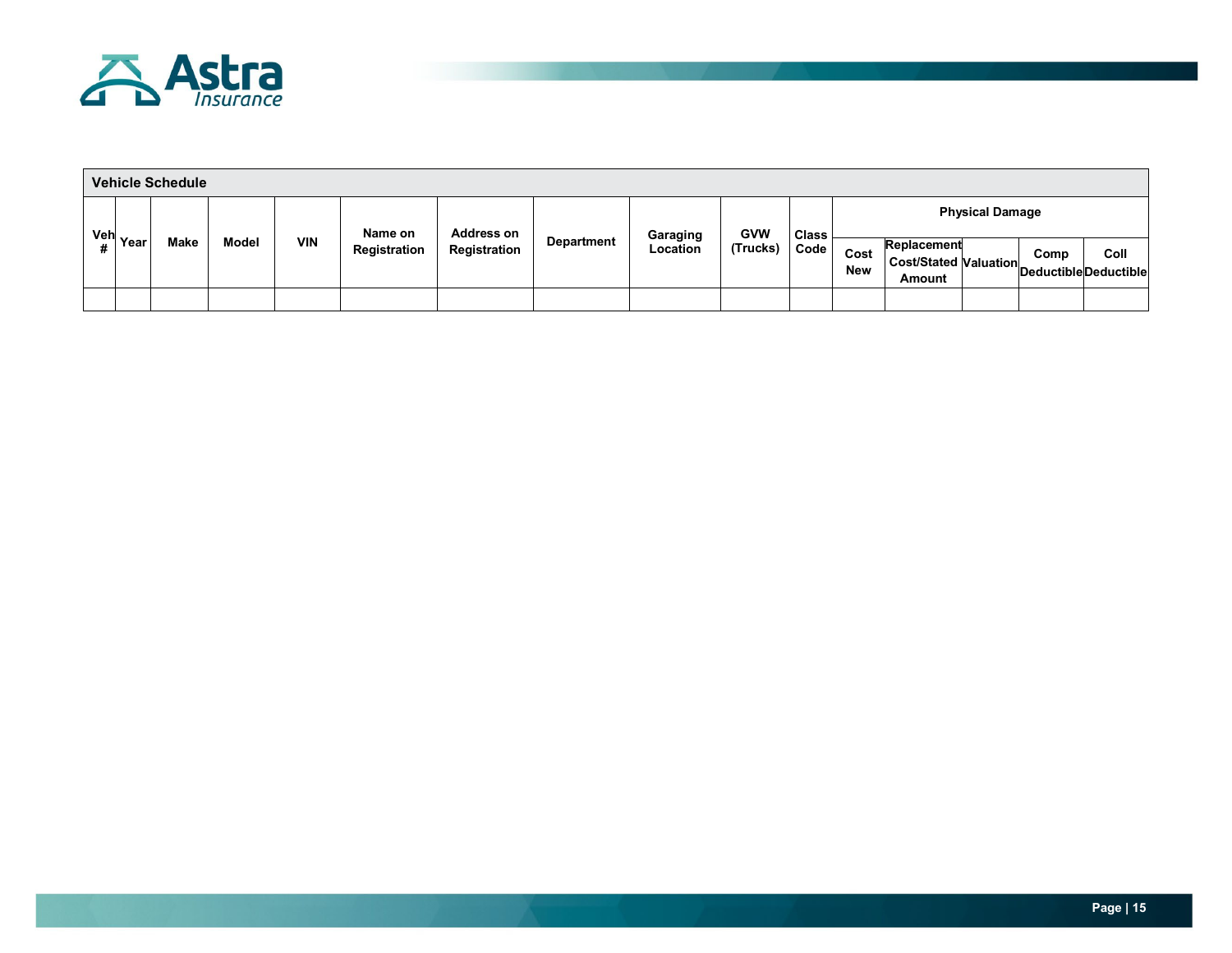

### **EXCESS LIABILITY**

| <b>Excess Liability</b> | <b>Amount</b> |
|-------------------------|---------------|
| Excess Limit            |               |
| Excess Aggregate        |               |

## **ADDITIONAL INTERESTS**

#### **Additional Interests**

Indicate any requests for additional interests including the reason/relationship of the additional interest to the named insured and whether or not a contract/agreement exists.

Attach a copy of all contracts/agreements other than lease agreements.

| <b>Name</b> | <b>Address</b> | City | <b>State</b> | Zip | <b>Interest Type</b><br>Indicate<br>Additional<br>Interest and/or<br>Loss Payee<br>for each<br>member. | Interest | <b>Date</b> | <b>Effective Expiration</b><br><b>Date</b> | Does a<br>Contract<br><b>Exist</b> |
|-------------|----------------|------|--------------|-----|--------------------------------------------------------------------------------------------------------|----------|-------------|--------------------------------------------|------------------------------------|
|             |                |      |              |     |                                                                                                        |          |             |                                            |                                    |

| <b>Claims Questionnaire</b>                                                                                                                                                           |        |  |  |
|---------------------------------------------------------------------------------------------------------------------------------------------------------------------------------------|--------|--|--|
| Have any of the following occurred in the last five years                                                                                                                             | Yes/No |  |  |
| Has any claim been made against any person in their capacity as an official or employee of the<br>entity?                                                                             |        |  |  |
| Does any board member, employee or volunteer have any knowledge of any negligent act, error,<br>omission, or breach of duty which may reasonably be expected to give rise to a claim? |        |  |  |
| Has any claim been made regarding disputes of discrimination or violation of civil rights?                                                                                            |        |  |  |
| Has any person alleged unfair or improper treatment regarding hiring, remuneration, advancement<br>or termination of employment?                                                      |        |  |  |
| Has any person alleged sexual abuse, molestation, harassment or misconduct towards an<br>employee or the public?                                                                      |        |  |  |
| If Yes to any of the above, describe                                                                                                                                                  |        |  |  |
|                                                                                                                                                                                       |        |  |  |

### **EXPIRING INFORMATION**

| <b>Property</b>                               |  |  |
|-----------------------------------------------|--|--|
| <b>Expiring Carrier(s)</b>                    |  |  |
| Expiring Building and Personal Property Limit |  |  |
| <b>Expiring Property Coinsurance</b>          |  |  |
| <b>Expiring Property Deductible</b>           |  |  |
| <b>Expiring Property Premium</b>              |  |  |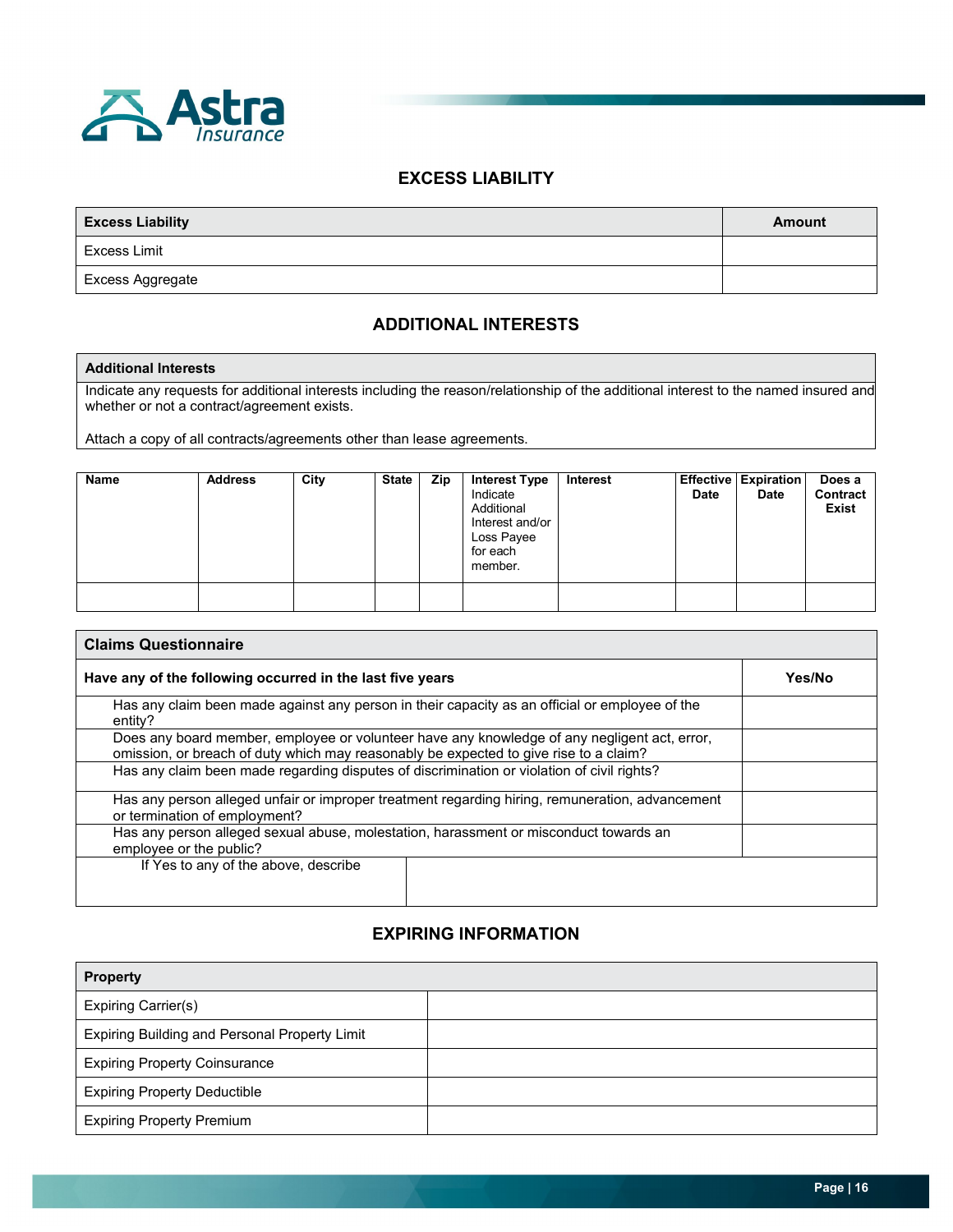

| <b>Expiring Inland Marine Premium</b> |  |
|---------------------------------------|--|
| <b>Expiring Crime Premium</b>         |  |

| Liability                            |  |
|--------------------------------------|--|
| Expiring Carrier(s)                  |  |
| <b>Expiring Liability Limits</b>     |  |
| <b>Expiring Liability Deductible</b> |  |
| <b>Expiring Liability Premium</b>    |  |

| <b>Public Officials Errors and Omissions / Employment Practices</b> |  |  |  |
|---------------------------------------------------------------------|--|--|--|
| Expiring Carrier(s)                                                 |  |  |  |
| <b>Expiring Limits</b>                                              |  |  |  |
| <b>Expiring Deductibles</b>                                         |  |  |  |
| <b>Expiring Premiums</b>                                            |  |  |  |

| <b>Automobile</b>                               |  |
|-------------------------------------------------|--|
| <b>Expiring Carrier(s)</b>                      |  |
| <b>Expiring Number of Automobiles</b>           |  |
| <b>Expiring Limit</b>                           |  |
| Expiring Automobile Physical Damage Deductibles |  |
| <b>Expiring Automobile Premium</b>              |  |

| <b>Excess</b>                  |  |  |  |
|--------------------------------|--|--|--|
| <b>Expiring Excess Limit</b>   |  |  |  |
| <b>Expiring Excess Premium</b> |  |  |  |